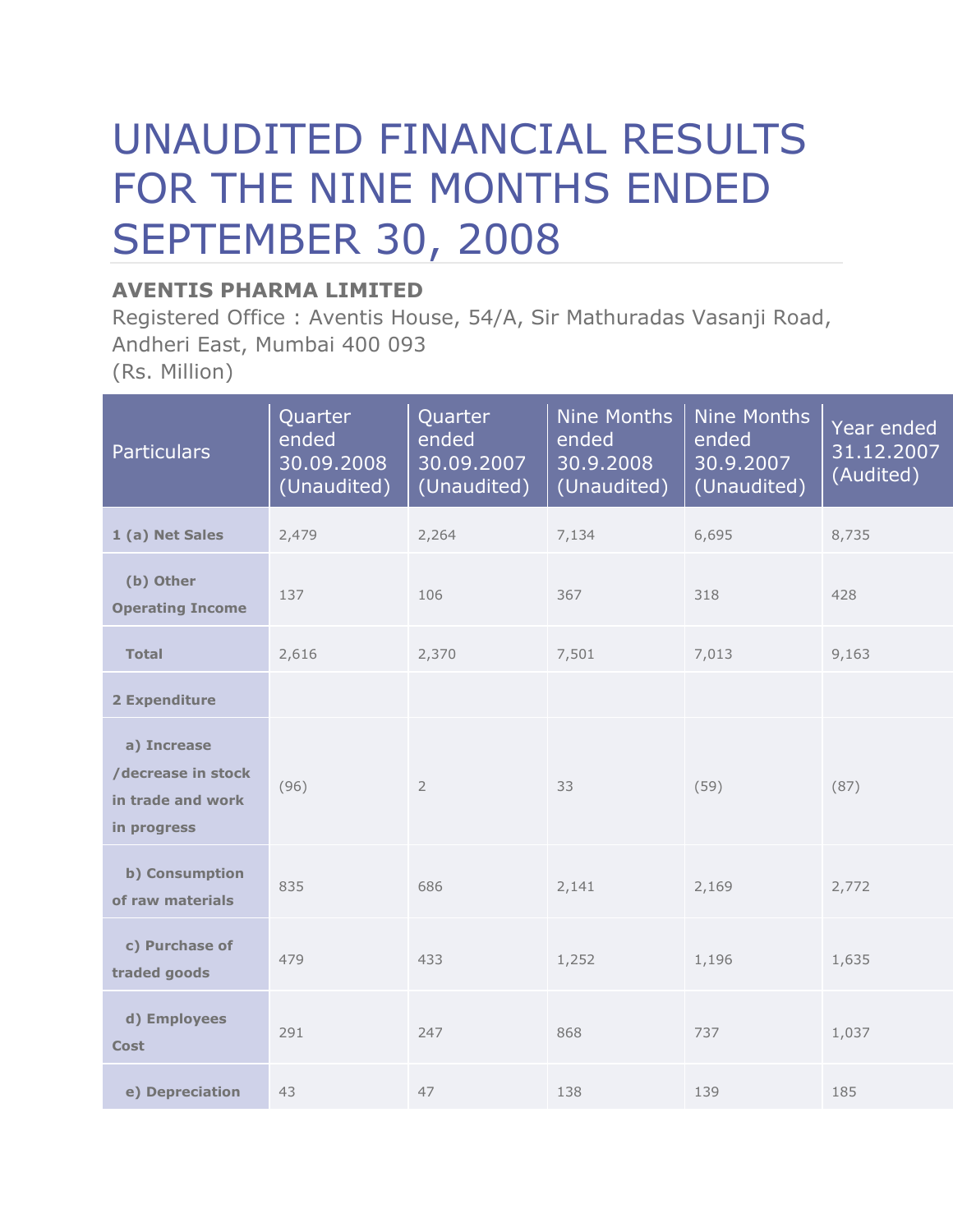| <b>Particulars</b>                                                                            | Quarter<br>ended<br>30.09.2008<br>(Unaudited) | Quarter<br>ended<br>30.09.2007<br>(Unaudited) | <b>Nine Months</b><br>ended<br>30.9.2008<br>(Unaudited) | <b>Nine Months</b><br>ended<br>30.9.2007<br>(Unaudited) | Year ended<br>31.12.2007<br>(Audited) |
|-----------------------------------------------------------------------------------------------|-----------------------------------------------|-----------------------------------------------|---------------------------------------------------------|---------------------------------------------------------|---------------------------------------|
| f) Other<br>expenditure                                                                       | 491                                           | 450                                           | 1,451                                                   | 1,267                                                   | 1,703                                 |
| g) Total                                                                                      | 2,043                                         | 1,865                                         | 5,883                                                   | 5,449                                                   | 7,245                                 |
| <b>3 Profit from</b><br><b>Operations before</b><br><b>Other Income and</b><br>Interest (1-2) | 573                                           | 505                                           | 1,618                                                   | 1,564                                                   | 1,918                                 |
| <b>4 Other Income</b>                                                                         | 116                                           | 70                                            | 271                                                     | 240                                                     | 312                                   |
| 5 Profit<br><b>before Interest</b><br>$(3+4)$                                                 | 689                                           | 575                                           | 1,889                                                   | 1,804                                                   | 2,230                                 |
| <b>6 Interest</b>                                                                             | $\overline{\phantom{a}}$                      | $\overline{2}$                                | $\mathbf{1}$                                            | $\overline{2}$                                          | $\overline{2}$                        |
| 7 Profit before tax<br>$(5-6)$                                                                | 689                                           | 573                                           | 1,888                                                   | 1,802                                                   | 2,228                                 |
| <b>8 Tax Expense</b>                                                                          | 243                                           | 205                                           | 679                                                     | 628                                                     | 784                                   |
| 9 Net Profit for the<br><b>Period (7-8)</b>                                                   | 446                                           | 368                                           | 1,209                                                   | 1,174                                                   | 1,444                                 |
| 10 Paid-up equity<br>share capital Face<br>Value of Rs.10 per<br>Share)                       | 230                                           | 230                                           | 230                                                     | 230                                                     | 230                                   |
| <b>11 Reserves</b><br>excluding<br><b>Revaluation</b><br><b>Reserves as per</b>               |                                               |                                               |                                                         |                                                         | 6,651                                 |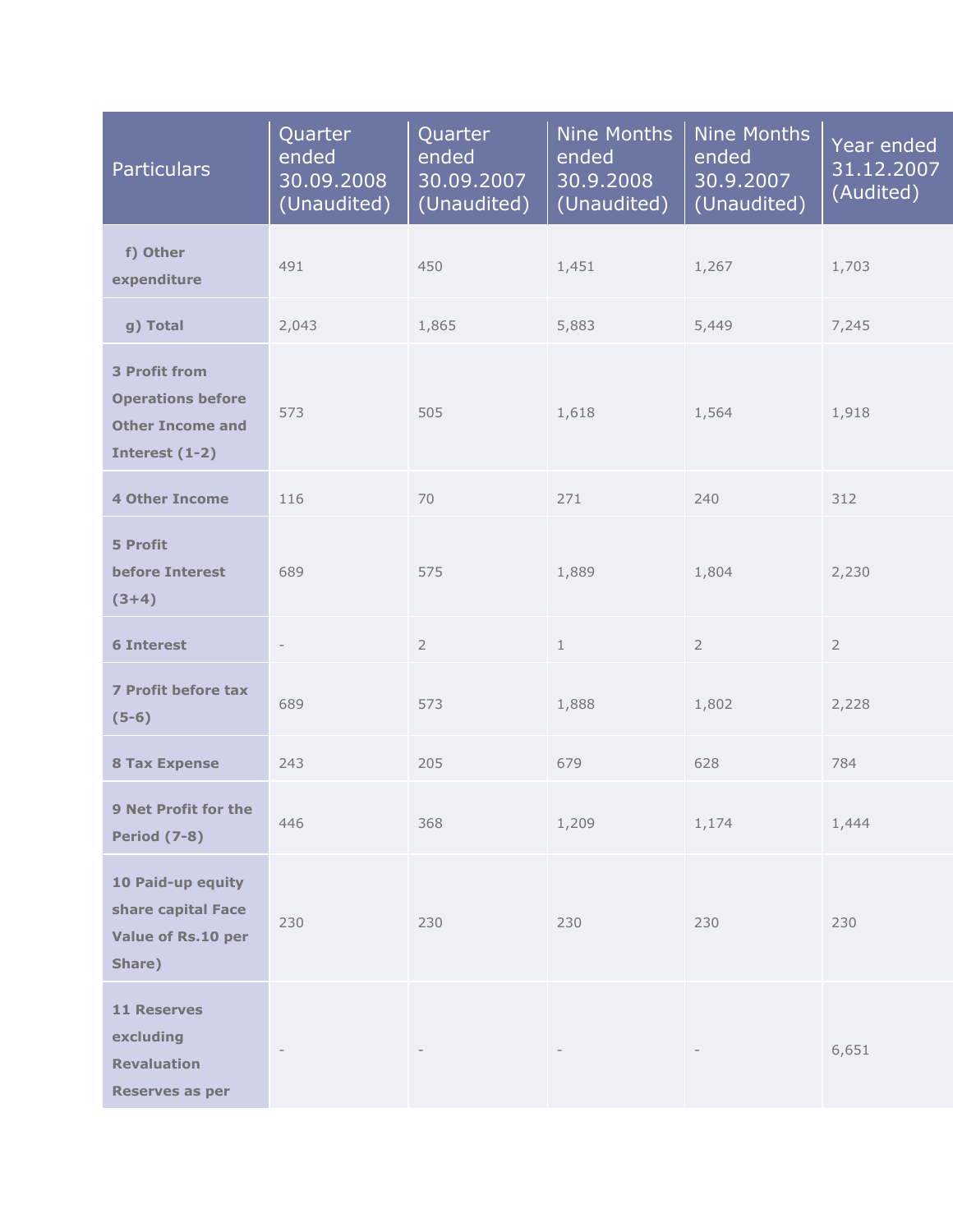| <b>Particulars</b>                                                                                                                                  | Quarter<br>ended<br>30.09.2008<br>(Unaudited) | Quarter<br>ended<br>30.09.2007<br>(Unaudited) | <b>Nine Months</b><br>ended<br>30.9.2008<br>(Unaudited) | Nine Months<br>ended<br>30.9.2007<br>(Unaudited) | Year ended<br>31.12.2007<br>(Audited) |
|-----------------------------------------------------------------------------------------------------------------------------------------------------|-----------------------------------------------|-----------------------------------------------|---------------------------------------------------------|--------------------------------------------------|---------------------------------------|
| balance sheet of<br>previous<br>accounting year                                                                                                     |                                               |                                               |                                                         |                                                  |                                       |
| <b>12 Earnings Per</b><br><b>Share</b><br>(EPS)(Rs)(Basic<br>and diluted EPS for<br>the period for the<br>year to date and for<br>the previous year | 19.39                                         | 16.00                                         | 52.56                                                   | 51.04                                            | 62.71                                 |
| 13 Public<br><b>Shareholding</b>                                                                                                                    |                                               |                                               |                                                         |                                                  |                                       |
| - Number of<br><b>Shares</b>                                                                                                                        | 9,120,955                                     | 9,120,955                                     | 9,120,955                                               | 9,120,955                                        | 9,120 955                             |
| - Percentage of<br><b>Shareholding</b>                                                                                                              | 39.60                                         | 39.60                                         | 39.60                                                   | 39.60                                            | 39.60                                 |

### **Notes:**

- The above Results were approved by the Board of Directors of the Company at its Meeting held on July 24, 2008.
- The break up of Net Sales is as follows:

# (Rs Million)

|                                 | Quarter<br>ended<br>Sept. 30,<br>2008 | Quarter<br>ended<br>Sept. 30,<br>2007 | Growth<br>$\frac{0}{0}$ | Nine months<br>ended Sept.<br>30, 2008 | Nine months<br>ended Sept.<br>30, 2007 | Growth<br>$\frac{0}{0}$ |
|---------------------------------|---------------------------------------|---------------------------------------|-------------------------|----------------------------------------|----------------------------------------|-------------------------|
| <b>Domestic</b><br><b>Sales</b> | 1,957                                 | 1,783                                 | $9.8\%$                 | 5,720                                  | 5,322                                  | $7.5\%$                 |